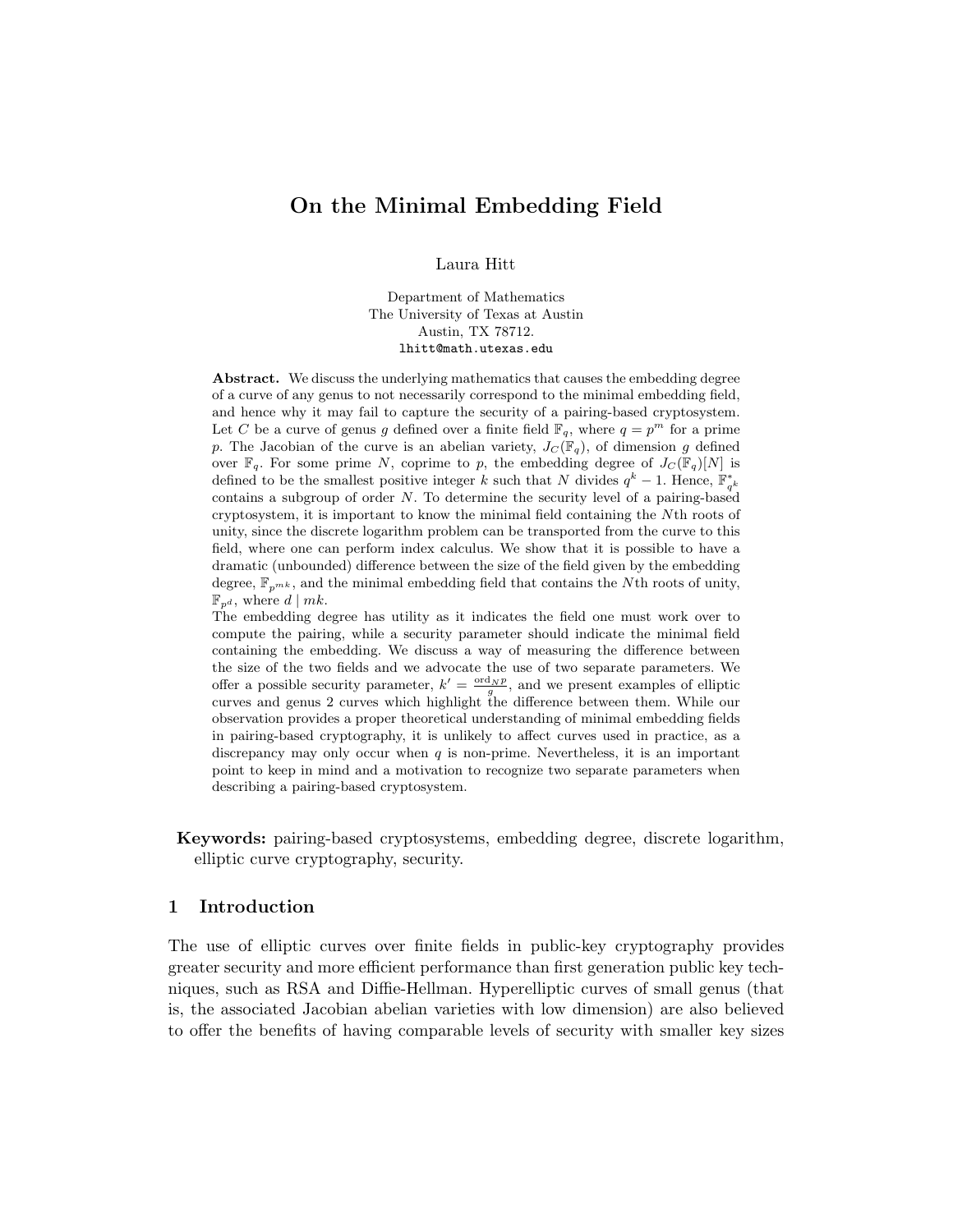than other finite abelian groups. Pairings on groups have been used constructively to design cryptographic protocols and to solve problems that have been open for many years, such as identity-based encryption, one-round three-party key agreement, and short signatures. On the other hand, pairings have been used destructively to attack cryptographic security. For example, the Frey-R¨uck attack (or MOV attack) uses the Tate pairing (or Weil pairing) to map the discrete logarithm problem (DLP) on the Jacobian of a curve to the discrete logarithm in the finite field  $\mathbb{F}_q^*$  $_{q<sup>k</sup>$ , where there are more efficient methods for solving the DLP. So for pairing-based cryptosystems, it is important to find curves where the embedding degree  $k$  is small enough that the pairing is efficiently computable, but large enough that the DLP in  $\mathbb{F}_q^*$  $_{q^k}^*$  is hard.

This leads to the understanding of a *pairing-friendly* curve over  $\mathbb{F}_q$  as one that satisfies the following two conditions: (1)  $\#J_{\mathcal{C}}(\mathbb{F}_q)$  should be divisible by a sufficiently large prime N so that the DLP in the order-N subgroup of  $J_C(\mathbb{F}_q)$  is resistant to Pollard's rho attack (and other known attacks), and (2) The embedding degree k should be sufficiently large so that the DLP in  $\mathbb{F}_q^*$  $_{q^k}^*$  withstands index-calculus attacks, but small enough that the arithmetic in  $\mathbb{F}_{q^k}$  can be efficiently implemented. It is important to note that while  $k$  must be small enough to enable pairings in the group, if it is too small, then the embedding field  $\mathbb{F}_{q^k}$  is small enough to warrant the curve insecure for DL systems.

Galbraith in [2] notes that for a genus g curve,  $k/g$  is a more accurate indicator of the security, as it reflects the applicability of sub-exponential algorithms for solving the DLP in the finite field. Rubin and Silverberg in [7] also recognize that there may be a difference between the size of the field  $\mathbb{F}_{q^k}$  and the actual embedding field for supersingular abelian varieties. They show that for supersingular abelian varieties, the difference in the size of the exponent can be at most a factor of two.

Our observation is not limited to the supersingular case and explains that the difference in the fields is related to the order of the characteristic modulo the prime N, not merely on the dimension of the variety. We see that for curves of any genus, the difference in the size of the exponent can be unbounded. Our observation only impacts non-prime fields of small characteristic.

The possible dramatic difference in the size of the fields has the implication in theory that there could be curves used in DL systems that are presently regarded as secure against pairing-based attacks, but are in fact insecure. That is, there could be "pairing-friendly" curves that may not be as secure as previously believed. However, although the literature is lacking a proper discussion of this minimal embedding field issue, it seems that in practice these curves in low characteristic are already avoided or work is done over prime fields.

In section 2, we give a preliminary framework and examine the bounds on k for pairing-based attacks to be sub-exponential in  $q$ . In section 3, we discuss the underlying mathematics that causes the embedding degree of a curve to not necessarily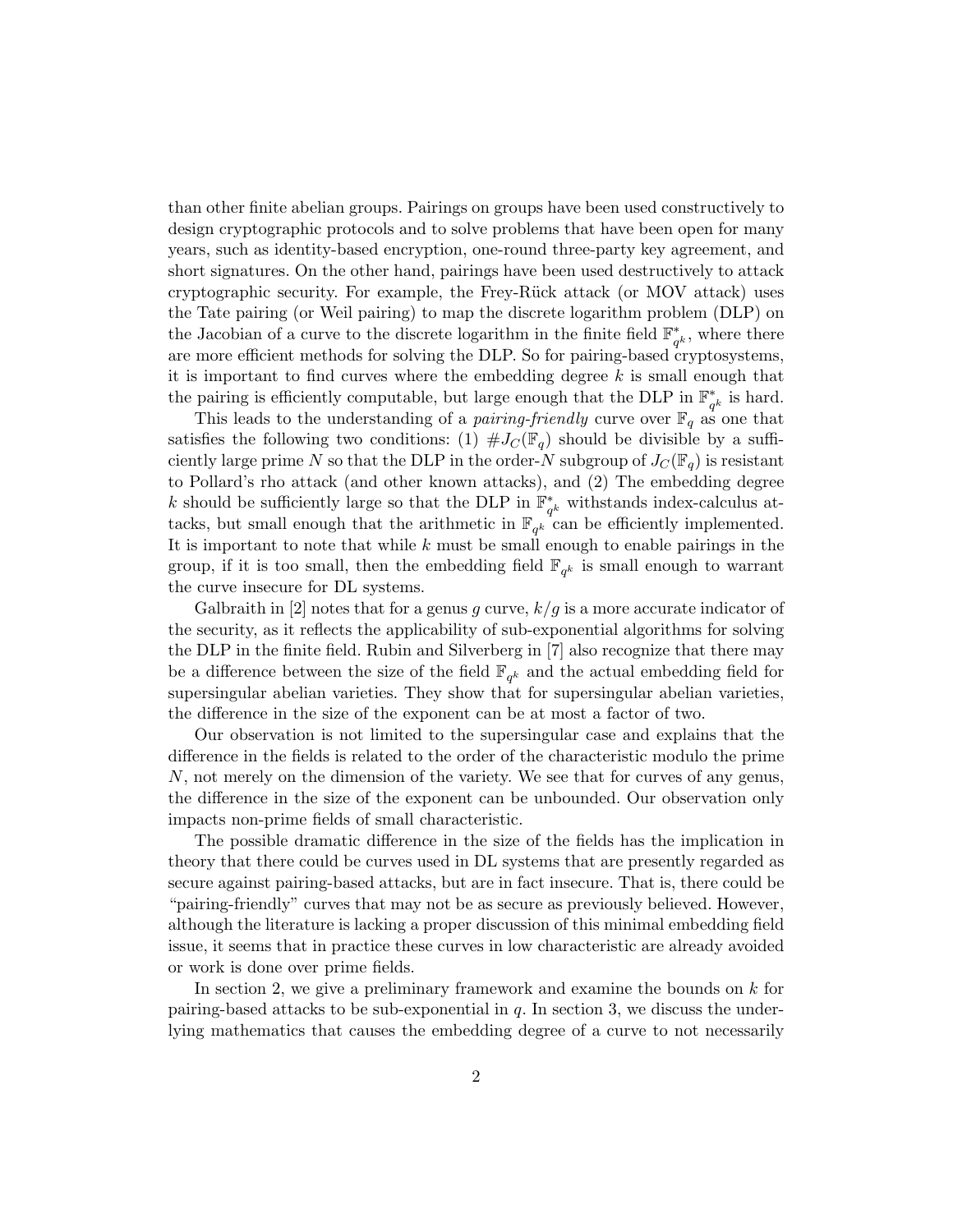correspond to the minimal embedding field, and hence why it may fail to capture the security of a pairing-based cryptosystem. We show that for a curve of any genus defined over  $\mathbb{F}_q$ , the pairing in a group of order N embeds in a field that is not necessarily an extension of  $\mathbb{F}_q$ , but merely of  $\mathbb{F}_p$  (where  $q = p^m$ ). In particular, the embedding field is  $\mathbb{F}_{p^{\text{ord}}N^p}$ . We measure the difference in size of the field exponents, finding that it grows with m. We advocate the use of two separate parameters: an embedding degree to indicate the field one must work over to compute the pairing, and a security parameter, such as  $k' = \frac{\text{ord}_N p}{g}$ , to indicate the field containing the embedding. We then examine the bounds for attacks to be sub-exponential in the group size of the curve in light of this understanding of the minimal embedding field. Finally, in section 4, we give examples of curves that demonstrate when the embedding degree k does not correspond to the minimal embedding field and hence is a poor assessment of security. Although these curves have not been chosen for practical implementation, we hope that, for mathematical completeness, subsequent literature will acknowledge the possible difference between the field suggested by embedding degree and the actual minimal embedding field.

### 2 Preliminaries

Let  $\mathbb{F}_q$  be a finite field with  $q = p^m$  for some prime p and positive integer m, and let C be a curve over  $\mathbb{F}_q$ . The Jacobian of the curve is an abelian variety,  $J_C$ , of dimension g defined over  $\mathbb{F}_q$ . Assume there exists a prime N dividing the order of  $J_C(\mathbb{F}_q)$ . A subgroup of  $J_C(\mathbb{F}_q)$  with order N is said to have embedding degree k if N divides  $q^k - 1$ , but does not divide  $q^i - 1$  for all  $0 < i < k$ .

The Tate pairing is a (bilinear, non-degenerate) function

$$
J_C(\mathbb{F}_{q^k})[N] \times J_C(\mathbb{F}_{q^k})/NJ_C(\mathbb{F}_{q^k}) \longrightarrow \mathbb{F}_{q^k}^*/\mathbb{F}_{q^k}^{*N}.
$$

F ∗  $_{q^{k}}^{\ast}/\mathbb{F}_{q^{k}}^{\ast N}$  $q_{q^k}^{*N}$  can then be mapped isomorphically into the set of Nth roots of unity,  $\mu_N$ , by raising the image to the power  $\frac{q-1}{N}$ .

Pairing-based attacks can transport the discrete logarithm problem in  $J_C(\mathbb{F}_q)$ to the discrete logarithm in the finite field  $\mathbb{F}_q^*$  $_{q<sup>k</sup>}^*$ , where there are sub-exponential methods for solving the DLP. So for pairing-based cryptosystems, one would like to find curves where the embedding degree  $k$  is small enough for computations to be feasible, but large enough for the DLP in the embedding field to be difficult. We know that  $k \leq 6$  for supersingular elliptic curves, as first shown in [5], and [2] gives an upper bound of 12 on k for supersingular genus 2 curves. However, for most non-supersingular curves, k is enormous.

We should note the bound on the size of the embedding field for the attack to be sub-exponential. The latest results, in [4], give an algorithm for computing discrete logarithms in finite fields  $\mathbb{F}_{q^k}$  with heuristic complexity  $L_{q^k}(1/3)$  =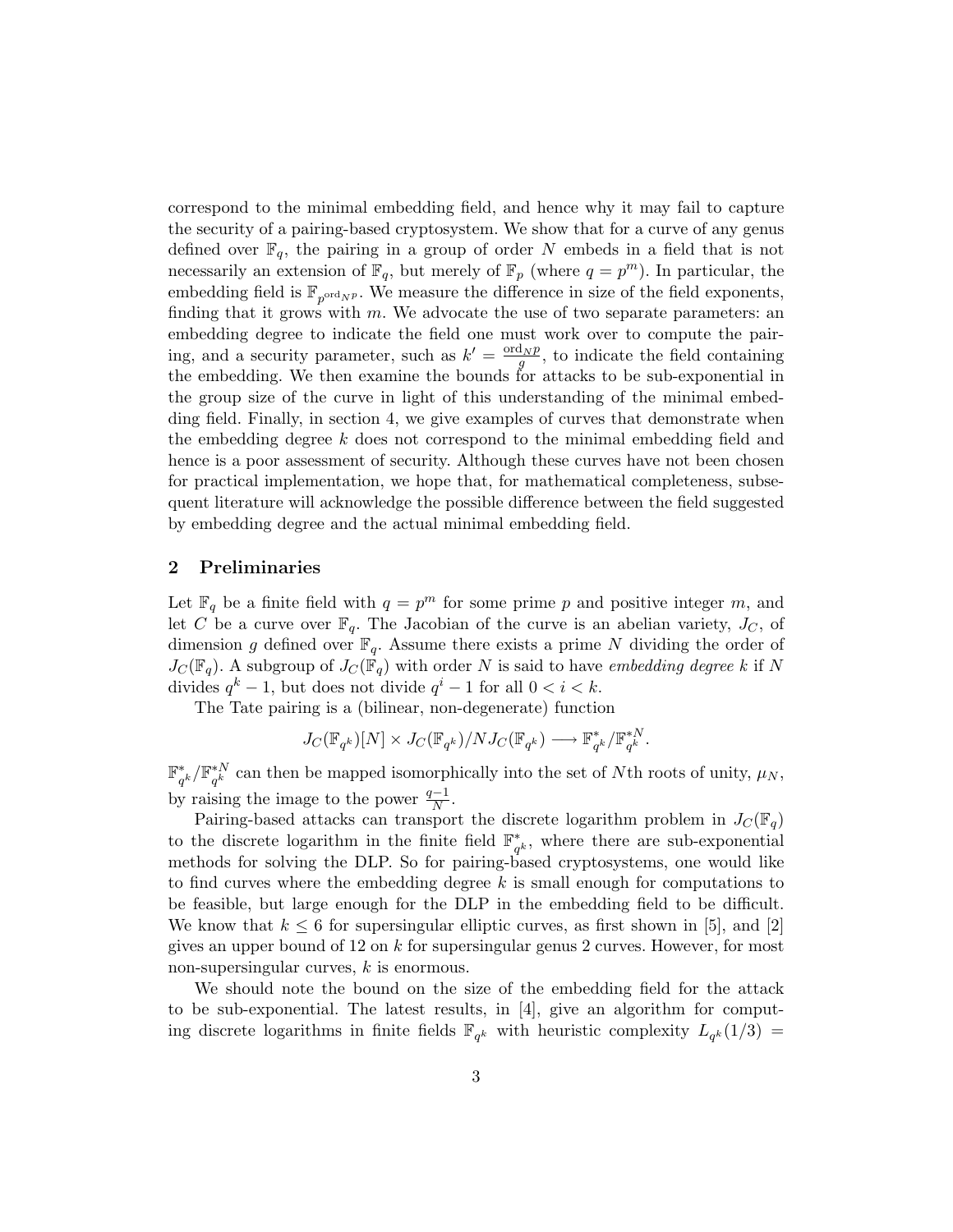$\exp(o(\log q^k)^{1/3}(\log \log q^k)^{2/3})$ . So in order for an attack to be sub-exponential in q, one needs  $k \in o((\frac{\log q}{\log \log q})^2)$ . Galbraith in [2] noted that the size of the group  $J_C(\mathbb{F}_q)$  is approximately  $q^g$ , so to determine the applicability of the sub-exponential algorithms for solving the DLP in finite fields, one should actually consider  $k/g$ .

### 3 An Examination of the Embedding Degree

Given a subgroup of order N of a curve over  $\mathbb{F}_q$ , the standard definition of the embedding degree k is that k is the smallest integer such that  $N | q^k - 1$ . Since the MOV attack first used pairings to transport the discrete log problem on the curve to the discrete log problem in  $\mathbb{F}_q^*$  $_{q^k}^*$ , where one can perform index calculus, the security of a cryptosystem has been assumed to be related to the size of this parameter  $k$ .

However, we point out that to properly determine the security level of a pairingbased cryptosystem, it is important to know the minimal field containing the Nth roots of unity and to incorporate this exponent as a security parameter. If  $q = p^m$ , then the pairings embed into  $\mu_N$  which lies in  $\mathbb{F}_n^*$  $_{p^{\text{ord}_{N}p}}^*$ , not merely in  $\mathbb{F}_q^*$  $_{q^k}^*$ . That is, the embedding is into the multiplicative group of an extension of  $\mathbb{F}_p$ , which is not necessarily an extension of  $\mathbb{F}_q$ . This difference in the size of the groups can be quite large, by as much as a factor of  $m$ .

Let us examine the present definition embedding degree with respect to a general prime N over  $\mathbb{F}_q$ . We let ord<sub>N</sub>p be the smallest x such that  $p^x \equiv 1 \mod N$ .

**Lemma 1.** Let  $q = p^m$  for some prime p and positive integer m, N be prime, and k be the smallest integer such that  $q^k \equiv 1 \mod N$ . Then

$$
k = \frac{\text{ord}_N p}{\text{gcd}(\text{ord}_N p, m)}.
$$

*Proof.* Clearly  $k \mid \frac{\text{ord}_N p}{\text{gcd}(\text{ord}_N)}$  $\frac{\text{ord}_N p}{\text{gcd}(\text{ord}_N p,m)},$  since

$$
1 \equiv p^{\text{ord}_N p} \equiv (p^{\text{ord}_N p})^{m/\text{gcd}(\text{ord}_N p, m)} \equiv (p^m)^{\text{ord}_N p/\text{gcd}(\text{ord}_N p, m)} \mod N.
$$

Now let  $D = \gcd(\text{ord}_N p, m)$ . So we have  $k \mid \frac{\text{ord}_N p}{D}$ .

We also know that  $\operatorname{ord}_N p \mid m k$ , and this implies  $\frac{\operatorname{ord}_N p}{D} \mid \frac{m}{D}$  $\frac{m}{D}k$ . But gcd( $\frac{\text{ord}_N p}{D}, \frac{m}{D}$  $\frac{m}{D}) =$ 1, therefore it must be that  $\frac{\text{ord}_N p}{D}$  | k. Thus we have  $k = \frac{\text{ord}_N p}{D}$  and the proof is complete.

 $\Box$ 

Since  $\mu_N$  lies in  $\mathbb{F}_p^*$  $p^{\text{ord}_{NP}}$ , it is apparent that the embedding field is not  $\mathbb{F}_{q^k} = \mathbb{F}_{p^{km}}$ , but  $\mathbb{F}_{p^{\text{ord}_{NP}}} = \mathbb{F}_{p^{kD}}$ , where  $D = \gcd(\text{ord}_{NP}, m)$ . So it is possible for the size of the actual and presumed embedding fields to differ by a factor of m.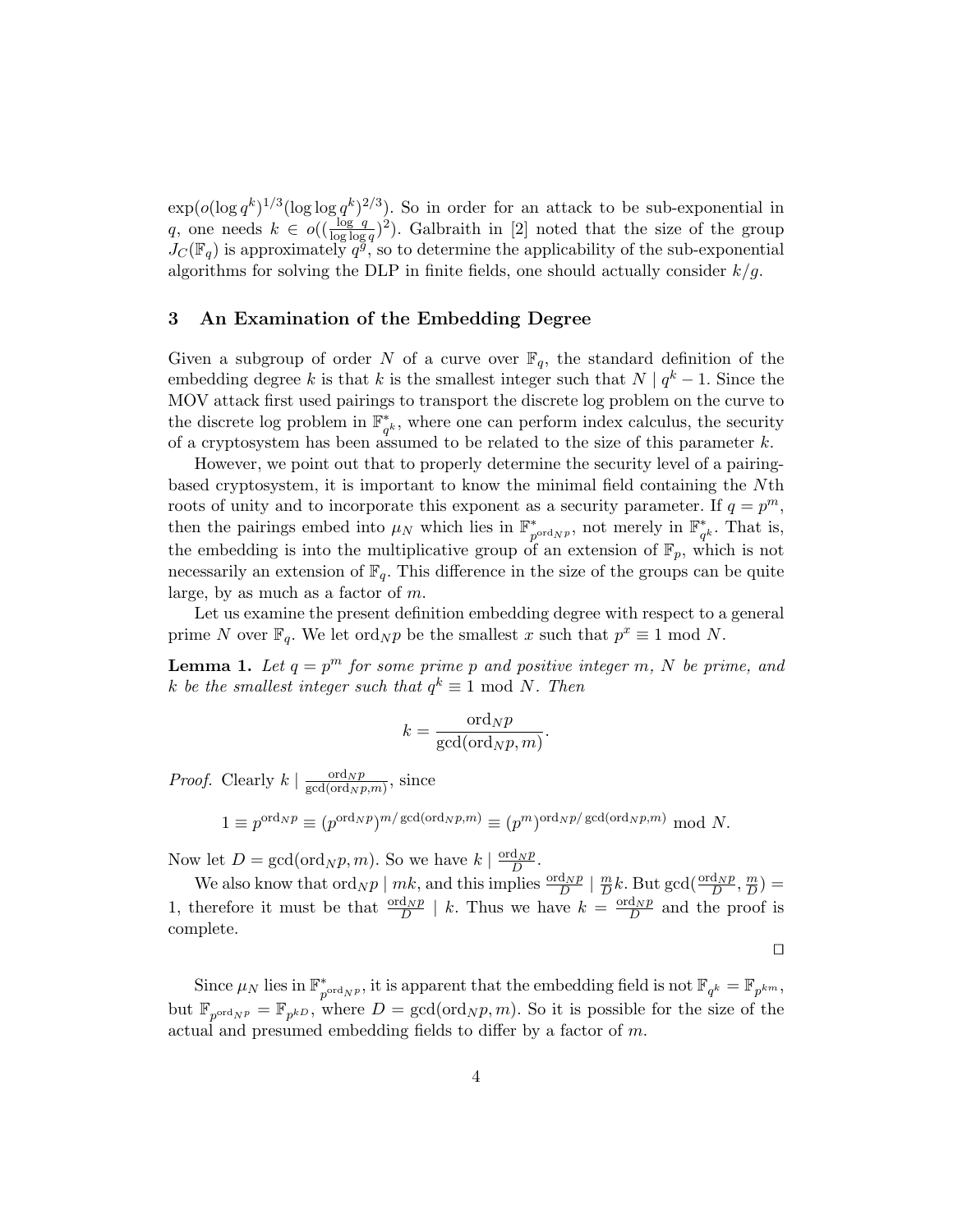The following field diagram helps to illustrate the difference in these fields of discussion.



We note that it is possible for this gap to be as large as one dictates, simply by increasing the exponent m prime to  $\text{ord}_N p$ .

We see that the term "embedding degree" is a bit of a misnomer, as the minimal embedding field is not necessarily the one indicated by the embedding degree. We suggest a separate parameter be used to indicate security against solving the DLP in the finite field, such as  $k' = \frac{\text{ord}_N p}{g}$ . Whenever q is prime, then there is no difference between presumed and actual minimal embedding field sizes, so in that case we have  $k = g \cdot k'.$ 

To examine the potential difference between the size of the minimal field that contains the embedding and the one under the conventional notion of embedding degree, let  $q = p^m$  with  $m \neq 1$ , and let us consider  $[\mathbb{F}_{q^k} : \mathbb{F}_{p^{\text{ord}}N^p}]$ . That is, set  $\Delta = \frac{m}{\text{gcd}(\text{ord})}$  $\frac{m}{\gcd(\text{ord}_N p,m)}$ , so the size of  $\Delta$  reveals the relative change in field size. We see that  $\Delta = 1$  if and only if  $gcd(ord_N p, m) = m$ , which corresponds to k being an accurate indicator of the minimal embedding field. However, it is not unusual to have gcd(ord<sub>N</sub> $p, m$ ) = 1, hence  $\Delta = m$ , showing k to be the least accurate indicator of the minimal embedding field.

Since the minimal embedding field is  $\mathbb{F}_{p^{\text{ord}}N^p} = \mathbb{F}_{p^{kD}}$ , where  $D = \gcd(\text{ord}_N p, m)$ , we see that an attack will now be sub-exponential in q if  $k \in o(\frac{m(\log q)^2}{D(\log \log q)^{ord}})$  $\frac{m(\log q)^2}{D(\log \log p^{\text{ord}}N^p)^2}$ ; that is, if  $k \in o(\Delta \frac{(\log q)^2}{(\log \log n)^{ord}})$  $\frac{(\log q)^2}{(\log \log p^{\text{ord}}N^p)^2}$ ). So clearly more curves will be susceptible to pairing attacks than previously anticipated.

### 4 Examples

Let us look at some examples of genus 1 and genus 2 curves that clearly emphasize this difference between the size of the minimal embedding field and the field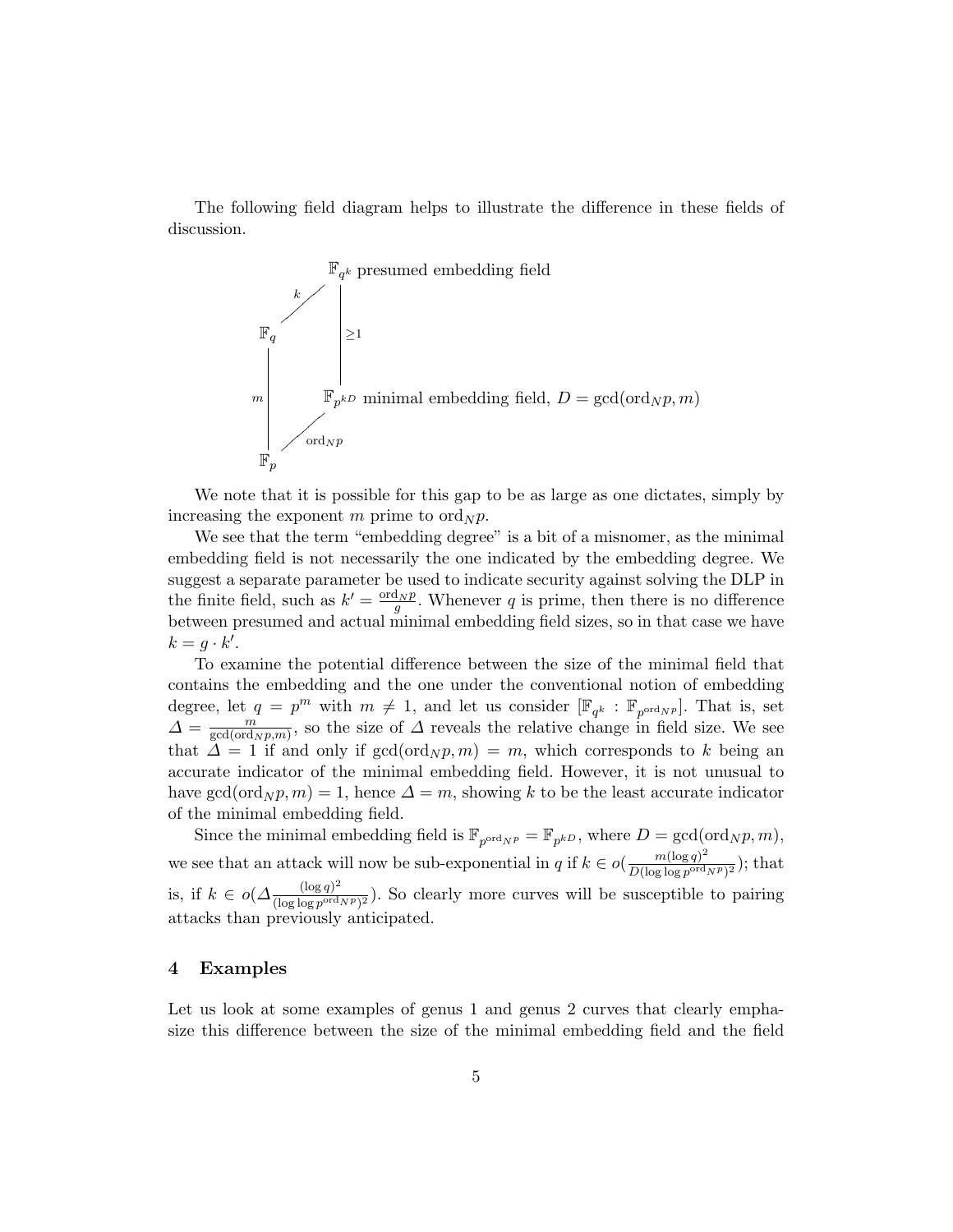suggested by the conventional notion of embedding degree. Since cryptographic applications usually focus on prime fields and binary fields, and this difference in the embedding field is only visible in the extension field case, we will give examples in characteristic 2. Although these curves have not been chosen for practical implementation, we hope subsequent literature will acknowledge the possibility of having a smaller embedding field in certain situations.

Example 1. Consider the Mersenne prime  $N = 2^p-1$ , let  $q = 2^{p+1}$ . We know from [8] that there exists at least one ordinary elliptic curve over  $\mathbb{F}_q$  with  $|E(\mathbb{F}_q)| = 2N$ . This curve has embedding degree  $k = p$ , so this would suggest that the embedding field is  $\mathbb{F}_{q^k} = \mathbb{F}_{2^{p(p+1)}}$ . But in fact, we see that  $gcd(ord_N 2, p+1) = 1$ , so the embedding field is  $\mathbb{F}_{2^p}$ , and these sizes differ by a factor of  $\Delta = p+1$ . We note that in this case the "presumed" embedding field grows quadratically in  $p$ , but the actual minimal embedding field grows only linearly in p.

We note that Appendix A of [6], which develops standard specifications for public-key cryptography, states a condition that one needs only to test whether the embedding degree is larger than some small integer  $B$ , and the largest  $B$  stated is 28. So the curves in Example 1 could have been considered as secure for DL systems. However, in light of this paper's observations, we see that the resulting embedding field size is smaller than  $q$ , with embedding degree 1, so the DLP is easy to break.

Curves in Example 1 might be discarded since the field exponent is not prime and thus Weil descent attacks might apply. We now show how this example can be generalized and also works with more general exponents.

Example 2. Let  $N = 2^p - 1$ , and  $q = 2^{p+s}$ , for  $1 \leq s \leq p+1$ ,  $s \neq p$ . Then for each s, there exists at least one non-supersingular elliptic curve over  $\mathbb{F}_q$  with  $|E(\mathbb{F}_q)| = 2^s N$ . We emphasize that this allows for the extension degree to be prime. These curves have embedding degree  $k = p$ , which suggests that the embedding field is  $\mathbb{F}_{q^k} = \mathbb{F}_{2^{p(p+s)}}$ . But in fact, we see that  $gcd(ord_N 2, p+1) = 1$ , so the embedding field is  $\mathbb{F}_{2^p}$ , and these sizes differ by a factor of  $\Delta = p + s$ . Again, these curves could have been considered as secure for DL systems, but in light of this paper's observations, we see that the resulting field size is smaller than  $q$ , with embedding degree 1, so the DLP is easy to break.

Example 3. We can consider the Mersenne prime  $N = 2<sup>p</sup> - 1$  for genus 2 curves as well, as in [3]. We note that these examples have an absolutely simple Jacobian, so these curves are not merely the product of an elliptic curve from Example 2 and another elliptic curve. For each  $\lceil \frac{2p}{3} \rceil$  $\lfloor \frac{2p}{3} \rfloor \le m \le p-1$ , there exists a genus 2 curve over  $\mathbb{F}_{2^m}$  with  $\#J_{\mathcal{C}}(\mathbb{F}_{2^m})=2^{2m-p}N$ . Each curve is given by the Weil polynomial with coefficients  $(a_1, a_2) = (-1, 2<sup>m</sup> - 2<sup>2m-p</sup>)$ . These curves have embedding degree  $k = p$ ,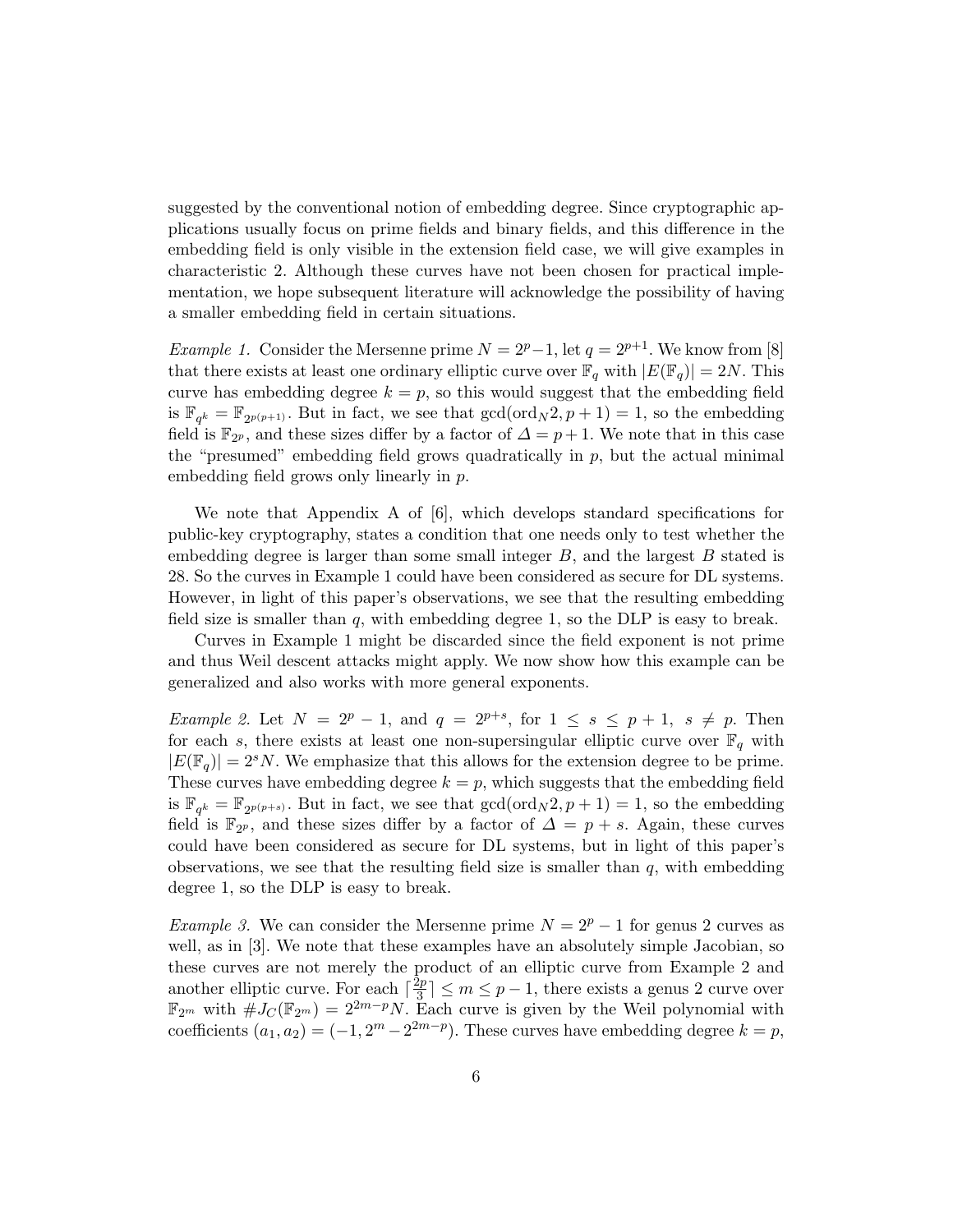which suggests that the embedding field is  $\mathbb{F}_{q^k} = \mathbb{F}_{2^{pm}}$ , but in fact the embedding field is  $\mathbb{F}_{2^p}$ , since  $gcd(ord_N 2, m) = 1$ . One might previously have considered these curves as secure for DL systems, but we now see the DLP is easy to break.

This observation of the misleading notion of embedding degree has motivated us to check the accuracy of k as a security parameter in curve examples in the published literature. The following is an actually proposed system in [1] which is insecure due to the observations we have mentioned above.

Example 4 (from published literature). For embedding degree  $k = 5$ , the results of [1], give the family of genus 2 curves with ordinary Jacobian, where  $q = l^2$ ,  $a_1 = l - 1$ , and  $a_2 = 2l^2 + 1$  for some integer l such that  $q = p^m$ . We see that for many choices of l,  $\Delta = m$ , which signals a most inaccurate embedding degree measure. So this is a "real-world" case in which the curve might have looked suitable for pairing-based systems but is not, revealing that the embedding degree is not always an accurate indicator of cryptographic security.

As we have mentioned, whenever working over  $\mathbb{F}_q$ , for q a prime, there is no discrepancy between the mathematical and cryptographic notions of embedding degree, but when  $q$  is a prime power there may be a significant difference. The techniques given in  $[1]$  are presented in general for prime powers q, although most of the curves examples they list are over a prime field, and hence escape the discrepancy. One should be cautious when using these techniques to generate curves, as certain parameters may yield a prime power  $q$ , and hence the curves could be insecure in light of our observation.

We now give two numerical examples taken from [3]. Though these curves are not used in practice, they serve to illustrate our observation.

Example 5. Consider the genus 2 curve over  $\mathbb{F}_{2^{267}}$  given by the Weil polynomial with coefficients  $(a_1, a_2) = (-1, 2^{267} + 2^{178})$ . Then  $\#J_C(\mathbb{F}_{2^{267}}) = 2^{178} \cdot 17 \cdot N$ , where  $N = \frac{2^{4(89)} + 1}{17}$  is prime, and the embedding degree is  $k = 8$ . So we have a 351-bit DLP on the curve, and a 2136-bit DLP in  $\mathbb{F}_q^*$  $_{q<sup>k</sup>$ , which is considered hard. However, in the minimal embedding field, we have only a 712-bit DLP, which is considered easy.

Example 6. Consider the genus 2 curve over  $\mathbb{F}_{2^{136}}$  given by the Weil polynomial with coefficients  $(a_1, a_2) = (-1, 2^{136} + 2^{124})$ . Then  $\#J_C(\mathbb{F}_{2^{136}}) = 2^{124} \cdot 17 \cdot N$ , where  $N = \frac{2^{4(37)} + 1}{17}$  is prime, and the embedding degree is  $k = 37$ . So we have a 5032-bit DLP in  $\mathbb{F}_{a}^{*}$  $_{q^k}^*$ , which is considered hard. However, in the minimal embedding field, we have only a 296-bit DLP, which is considered easy.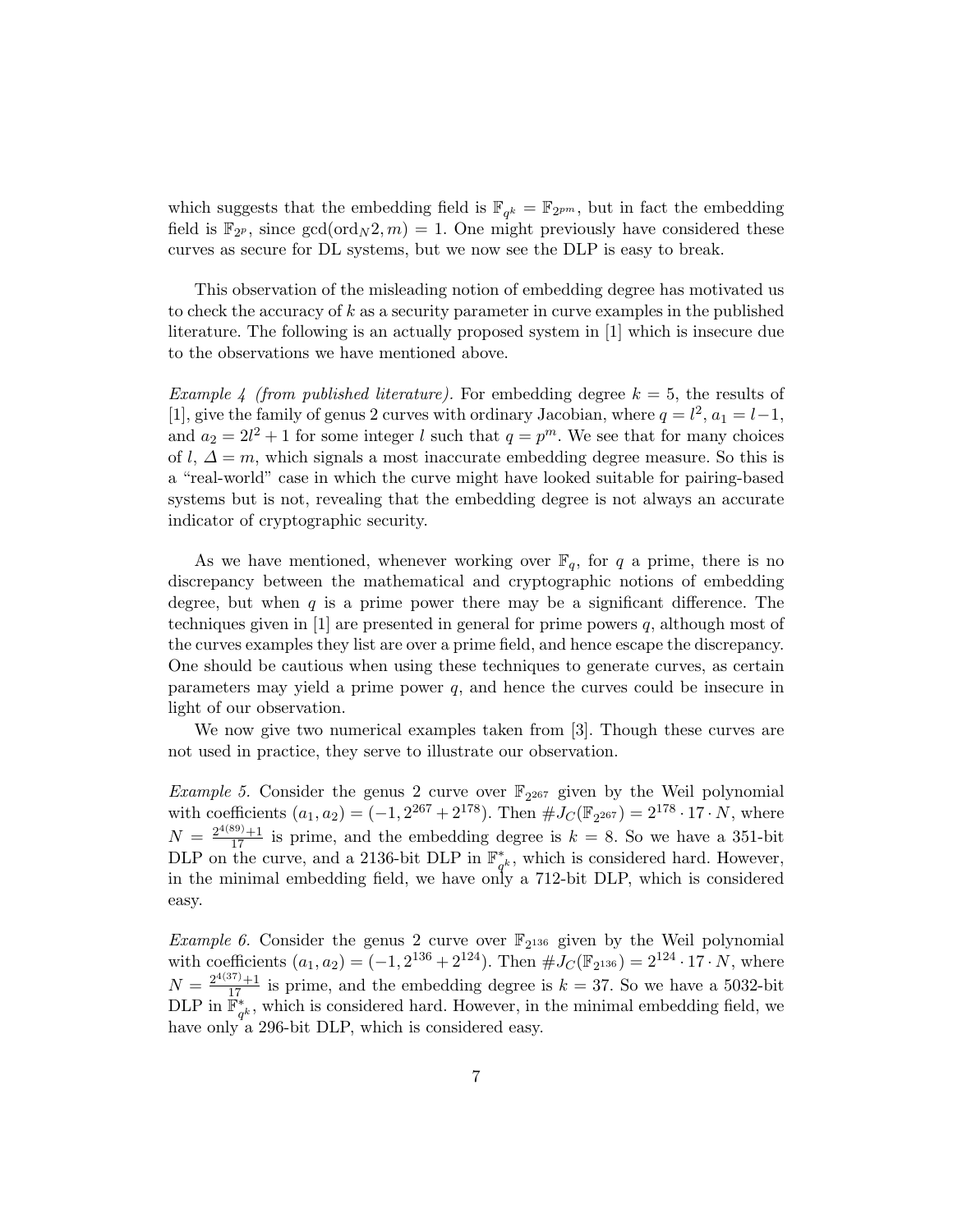## 5 Conclusion

We have shown the underlying mathematics that causes the embedding degree of a curve of any genus to not necessarily correspond to the minimal embedding field, and hence why it may fail to capture the security of a pairing-based cryptosystem. The minimal embedding field is not  $\mathbb{F}_{q^k} = \mathbb{F}_{p^{km}}$ , but  $\mathbb{F}_{p^{ord_N p}} = \mathbb{F}_{p^{kD}}$ , where  $D =$  $gcd(ord_N p, m)$ . So it is possible for the size of the actual and presumed embedding fields to differ by a factor of  $m$ . Thus one can make this gap as large as one dictates, simply by increasing the field size  $q$ . The effect of our observation can be seen any time  $q = p^m$  and  $gcd(ord_N p, m) \neq m$ .

We advocate the use of two separate parameters: the traditional embedding degree<sup>1</sup> k to indicate the field one must work over to compute the pairing, and a security parameter,  $k' = \frac{\text{ord}_N p}{g}$ , to indicate the difficulty of solving the DLP in the finite field containing the embedding. In the case of prime fields,  $k = g \cdot k'$ , so the observation of this paper is not relevant to such cases.

The possible substantial difference in the size of the fields has the implication in theory that there could be curves used in DL systems that are presently regarded as secure against pairing-based attacks but are in fact insecure. That is, there could be "pairing-friendly" curves that may not be as secure as previously believed. However, although the literature is lacking a proper discussion of this minimal embedding field issue, it seems that in practice these curves in low characteristic are already avoided or work is done over prime fields. So while our observation provides a proper theoretical understanding, it is unlikely to affect curves used in practice. Nevertheless, it is an important point to keep in mind and a motivation to recognize two separate parameters when describing a pairing-based cryptosystem.

#### Acknowledgments

I am grateful to Felipe Voloch for his supervision, and to Tanja Lange for her valuable suggestions and encouragement in this work.

#### References

- 1. S. Galbraith, J. McKee, and P. Valença. Ordinary abelian varieties having small embedding degree. Cryptology ePrint Archive, Report 2004/365, 2004. Available from http://eprint.iacr.org/2004/365.
- 2. Steven D. Galbraith. Supersingular curves in cryptography. In Advances in cryptology-ASIACRYPT 2001 (Gold Coast), volume 2248 of Lecture Notes in Comput. Sci., pages 495–513. Springer, Berlin, 2001.

 $1$  Although this can be a misleading name, we do not attempt to change it in order to avoid causing unnecessary confusion simply for the sake of theoretical accuracy.